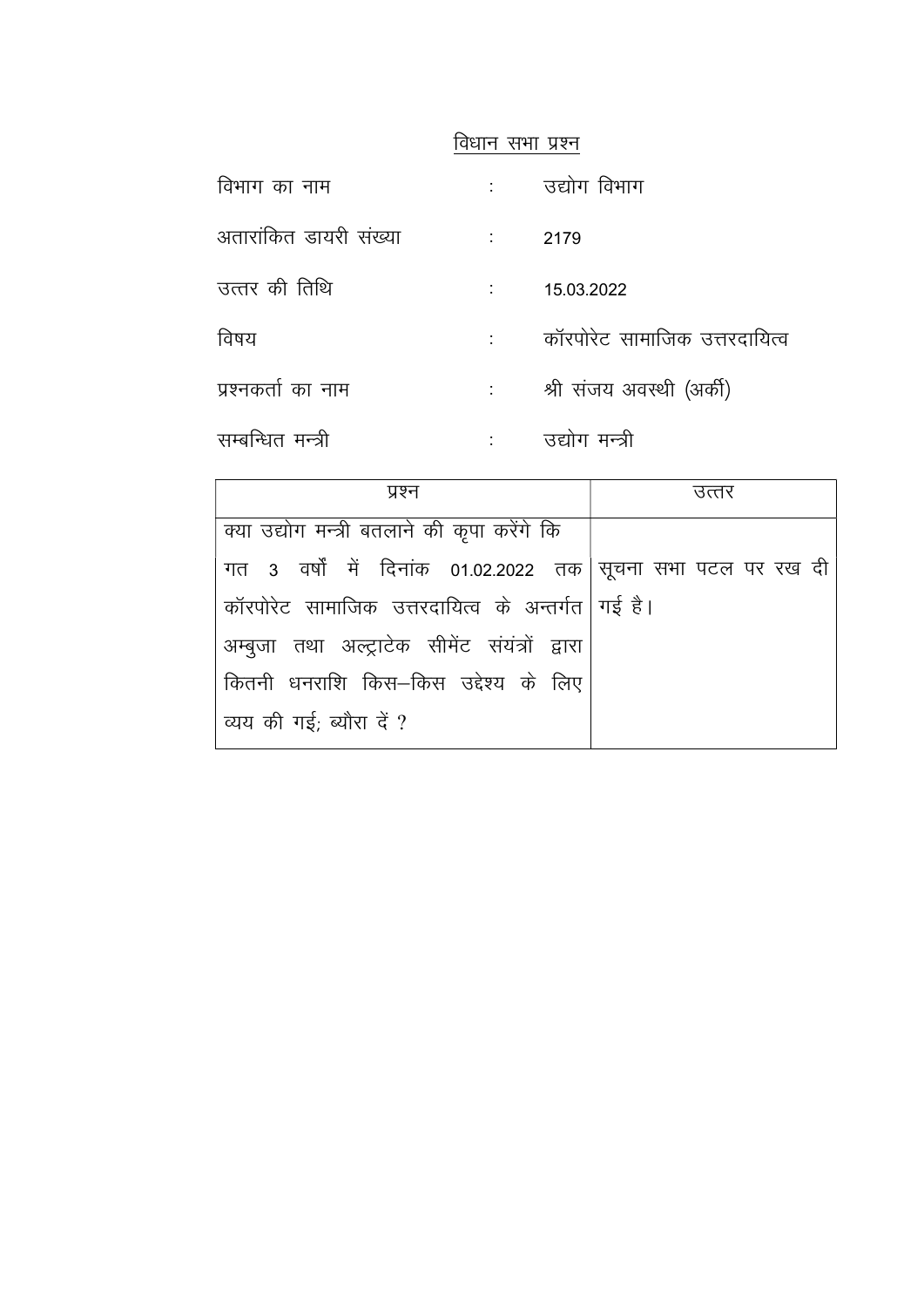अतारांकित प्रश्न संख्या 2179 जो कि श्री संजय अवस्थी (अर्की) द्वारा कॉरपोरेट सामाजिक उत्तरदायित्व बारे पूछा गया है, से सम्बन्धित सूचनाः-

गत 3 वर्षों (वर्ष 2019-20 से 2021-22, दिनांक 01.02.2022 तक) अम्बुजा सीमेंट तथा अल्ट्राटेक सीमेंट संयंत्रों द्वारा कॉरपोरेट सामाजिक उत्तरदायित्व के अंतर्गत व्यय की गई धनराशि का ब्यौरा निम्न प्रकार से है:—

Sr. No. Name of the Company Year Total Amount Spent under CSR in HP (Rs.In Cr.) Leverage & Other sources (Rs.In Cr.) Total Expenses Expenditure (Rs.In Cr.) Location of in H.P. Activities of CSR in HP. 1. Ambuja Cement Foundation: Darlaghat, Vill. Suli, P.O. Darlaghat, Tehsil Arki, Distt. Solan H.P. 2019-20 4.72 2.38 7.10 Working in 15 Gram Panchyats and covered 126 villages Agro-Livelihood Development, Education, Health, Low cost energy, Infrastructure Development, Training Institute for un-employed youth, Women Development & others administration expenditures. 2020-21 3.79 2.30 6.09 2021-22 4.45 2.06 6.51 | Total | 12.96 | 6.74 | 19.70

| 1. अम्बुजा सीमेंट |  |
|-------------------|--|
|                   |  |

| Program                           | $2019-20$ (Rs. In Cr.) | 2020-21(Rs. In Cr.) | $2021 - 22$ (Rs. In Cr.) |
|-----------------------------------|------------------------|---------------------|--------------------------|
| Agro-Livelihood Development       | 0.5240                 | 0.4392              | 0.4941                   |
| Education                         | 0.2682                 | 0.1903              | 0.2494                   |
| Community Health Program          | 0.5566                 | 0.4358              | 0.4713                   |
| Skill & Entrepreneurship          | 0.8919                 | 0.5201              | 0.6750                   |
| Development                       |                        |                     |                          |
| Non-Conventional Energy           | 0.0337                 | 0.00                | 0.0484                   |
| <b>Infrastructure Development</b> | 1.1804                 | 0.8978              | 1.1905                   |
| Water Resource Development        | 0.8782                 | 1.1209              | 1.0815                   |
| Women Development                 | 0.0572                 | 0.0452              | 0.1233                   |
| Establishment                     | 0.2963                 | 0.1277              | 0.1057                   |
| Capital                           | 0.0301                 | 0.0121              | 0.0116                   |
| <b>Total</b>                      | 4.7166                 | 3.7891              | 4.4508                   |